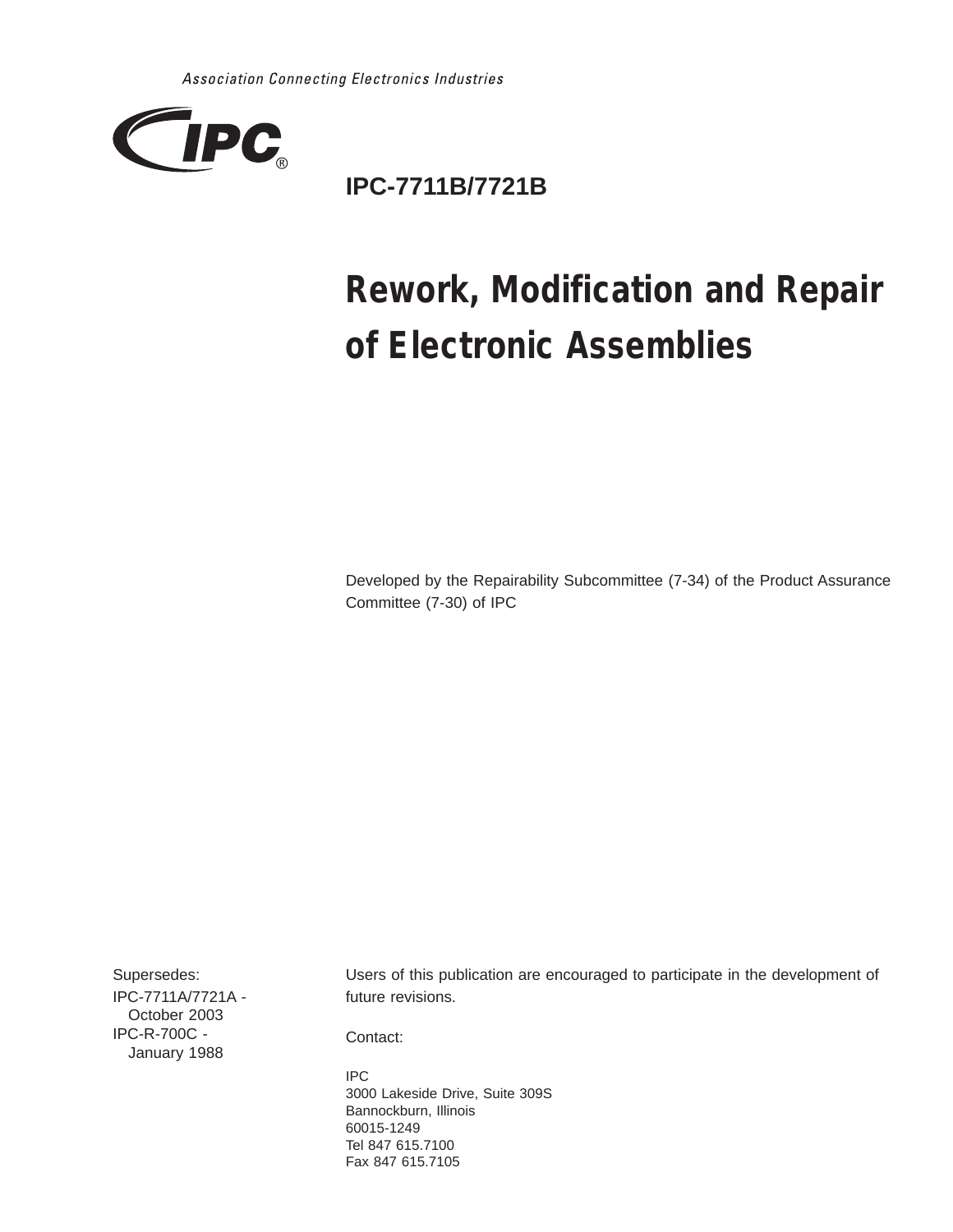## **Table of Contents**

### **PART 1 General Information and Common Procedures**

| 1.1     |                                                               |  |
|---------|---------------------------------------------------------------|--|
| 1.2     |                                                               |  |
| 1.2.1   |                                                               |  |
| 1.3     |                                                               |  |
| 1.4     |                                                               |  |
| 1.4.1   |                                                               |  |
| 1.4.2   |                                                               |  |
| 1.4.3   |                                                               |  |
|         | 1.5 Applicability, Controls and Acceptability  2              |  |
| 1.5.1   |                                                               |  |
| 1.5.1.1 |                                                               |  |
| 1.5.2   |                                                               |  |
|         |                                                               |  |
| 1.6     |                                                               |  |
| 1.7     |                                                               |  |
| 1.8     | <b>Workstations, Tools, Materials and</b><br><b>Processes</b> |  |
| 1.8.1   |                                                               |  |
| 1.8.2   |                                                               |  |
| 1.8.3   |                                                               |  |
| 1.8.4   |                                                               |  |
| 1.8.5   |                                                               |  |
| 1.8.6   |                                                               |  |
| 1.8.6.1 | Conductive (by contact) Heating                               |  |

| 1.8.7      |                                         |  |
|------------|-----------------------------------------|--|
| 1.8.8      | Hand Held Drilling and Grinding Tool  5 |  |
| 1.8.9      |                                         |  |
| 1.8.10     |                                         |  |
| 1.8.11     |                                         |  |
| 1.8.12     |                                         |  |
| 1.8.13     |                                         |  |
| 1.8.13.1   |                                         |  |
| 1.8.13.2   |                                         |  |
| 1.8.13.3   | Replacement Conductors and Lands  6     |  |
| 1.8.13.4   |                                         |  |
| 1.8.13.5   |                                         |  |
| 1.8.13.6   |                                         |  |
|            |                                         |  |
| 1.8.14.1   | Nondestructive Component Removal  6     |  |
| 1.8.14.1.1 |                                         |  |
| 1.8.14.1.2 |                                         |  |
| 1.8.14.1.3 | Component Removal Using Solder          |  |
| 1.8.14.2   |                                         |  |
| 1.8.14.2.1 |                                         |  |
| 1.8.14.2.2 |                                         |  |
| 1.8.14.2.3 |                                         |  |
|            |                                         |  |
| 1.8.16     | Component Removal and Installation  7   |  |
| 1.8.17     |                                         |  |
| 1.8.18     |                                         |  |
| 1.8.19     |                                         |  |
|            |                                         |  |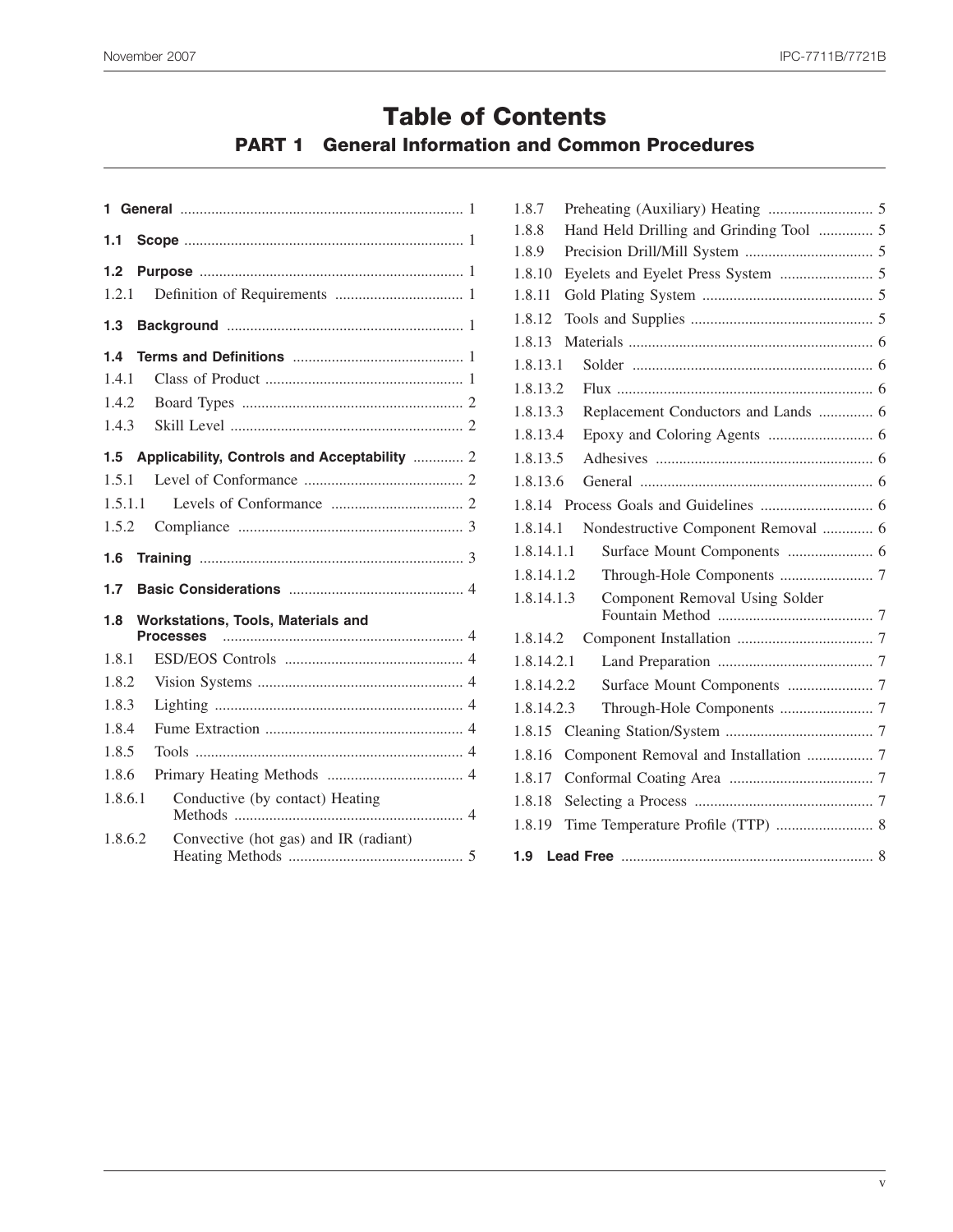#### **Handling/Cleaning**

| Procedure | <b>Description</b>                    |            | <b>Board Type</b> | <b>Skill</b><br>Level | Level of<br>Conformance |
|-----------|---------------------------------------|------------|-------------------|-----------------------|-------------------------|
| 2.1       | <b>Handling Electronic Assemblies</b> | $+50$<br>Б | N/A               | N/A                   | N/A                     |
| 2.2       | Cleaning                              |            | N/A               | N/A                   | N/A                     |

#### **Coating Removal**

| <b>Procedure</b> | <b>Description</b>                                      | <b>Illustration</b> | <b>Board Type</b> | <b>Skill</b><br>Level | Level of<br>Conformance |
|------------------|---------------------------------------------------------|---------------------|-------------------|-----------------------|-------------------------|
| 2.3.1            | Coating Removal, Identification of<br>Conformal Coating |                     | R, F, W, C        | Advanced              | High                    |
| 2.3.2            | Coating Removal, Solvent Method                         |                     | R, F, W, C        | Advanced              | High                    |
| 2.3.3            | Coating Removal, Peeling Method                         |                     | R, F, W, C        | Advanced              | High                    |
| 2.3.4            | Coating Removal, Thermal Method                         |                     | R, F, W, C        | Advanced              | High                    |
| 2.3.5            | Coating Removal, Grinding/Scraping<br>Method            |                     | R, F, W, C        | Advanced              | High                    |
| 2.3.6            | Coating Removal, Micro Blasting<br>Method               |                     | R, F, W, C        | Advanced              | High                    |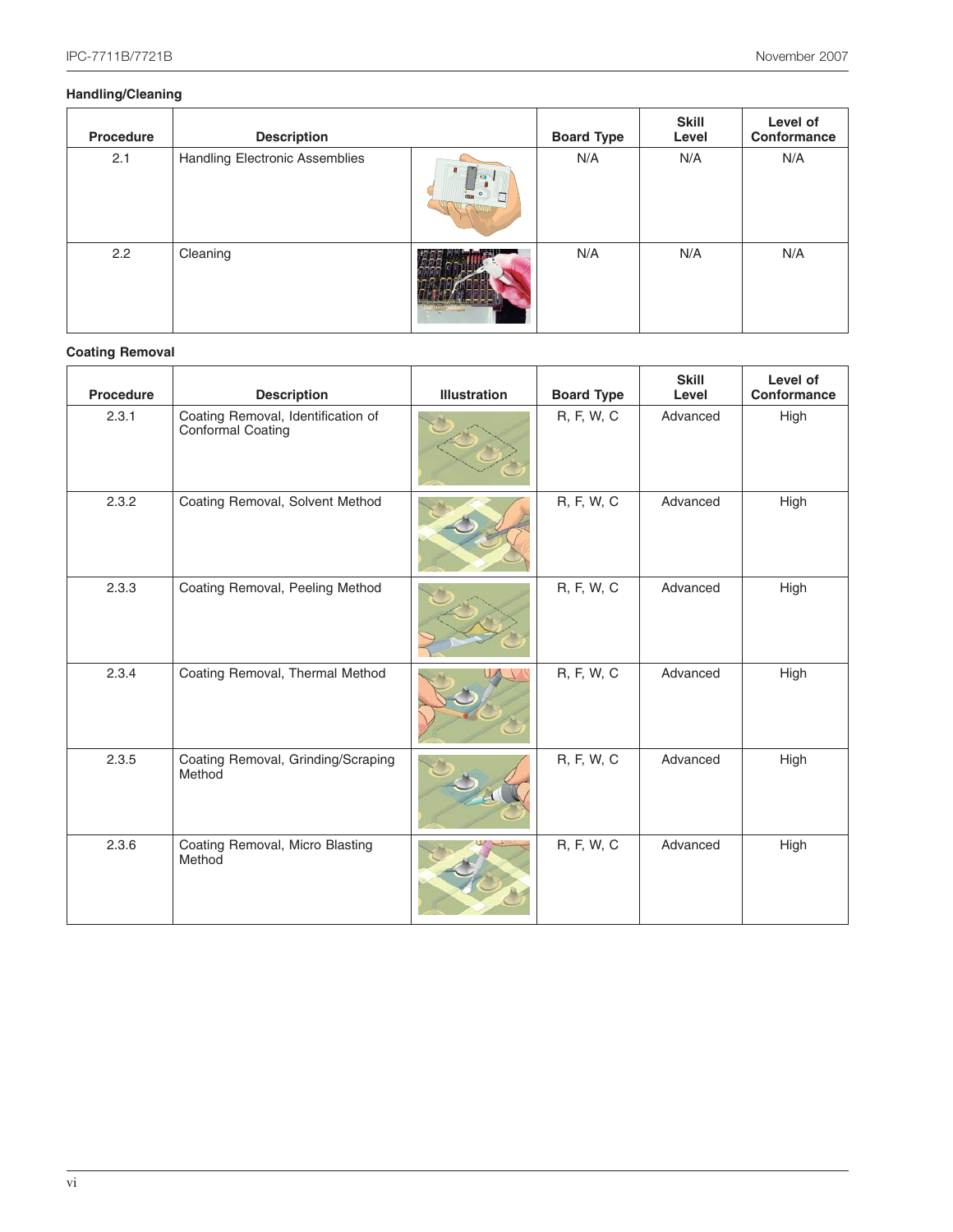#### **Coating Replacement**

| Procedure | <b>Description</b>                                      | <b>Illustration</b> | <b>Board Type</b> | <b>Skill</b><br>Level | Level of<br>Conformance |
|-----------|---------------------------------------------------------|---------------------|-------------------|-----------------------|-------------------------|
| 2.4.1     | Coating Replacement, Solder Resist                      | <b>TABE</b>         | R, F, W, C        | Intermediate          | High                    |
| 2.4.2     | Coating Replacement, Conformal<br>Coatings/Encapsulants | $\sqrt{2}$          | R, F, W, C        | Intermediate          | High                    |

#### **Conditioning**

| Procedure | <b>Description</b>           | <b>Illustration</b> | <b>Board Type</b> | <b>Skill</b><br>Level | Level of<br>Conformance |
|-----------|------------------------------|---------------------|-------------------|-----------------------|-------------------------|
| 2.5       | <b>Baking and Preheating</b> |                     | R, F, W, C        | Intermediate          | High                    |

#### **Epoxy Mixing and Handling**

| <b>Procedure</b> | <b>Description</b>        | <b>Illustration</b> | <b>Board Type</b> | <b>Skill</b><br>Level | Level of<br>Conformance |
|------------------|---------------------------|---------------------|-------------------|-----------------------|-------------------------|
| 2.6              | Epoxy Mixing and Handling |                     | R, F, W, C        | Intermediate          | High                    |

#### **Legends/Markings**

| Procedure | <b>Description</b>                       | <b>Illustration</b>                          | <b>Board Type</b> | <b>Skill</b><br>Level | Level of<br>Conformance |
|-----------|------------------------------------------|----------------------------------------------|-------------------|-----------------------|-------------------------|
| 2.7.1     | Legend/Marking, Stamping Method          |                                              | R, F, W, C        | Intermediate          | High                    |
| 2.7.2     | Legend/Marking, Hand Lettering<br>Method |                                              | R, F, W, C        | Intermediate          | High                    |
| 2.7.3     | Legend/Marking, Stencil Method           | $\blacklozenge$<br>$v_{\text{B}}^{\text{B}}$ | R, F, W, C        | Intermediate          | High                    |

#### **Tip Care and Maintenance**

| <b>Procedure</b> | <b>Description</b>       | <b>Illustration</b> | <b>Board Type</b> | <b>Skill</b><br>Level | Level of<br>Conformance |
|------------------|--------------------------|---------------------|-------------------|-----------------------|-------------------------|
| 2.8              | Tip Care and Maintenance |                     | N/A               | N/A                   | N/A                     |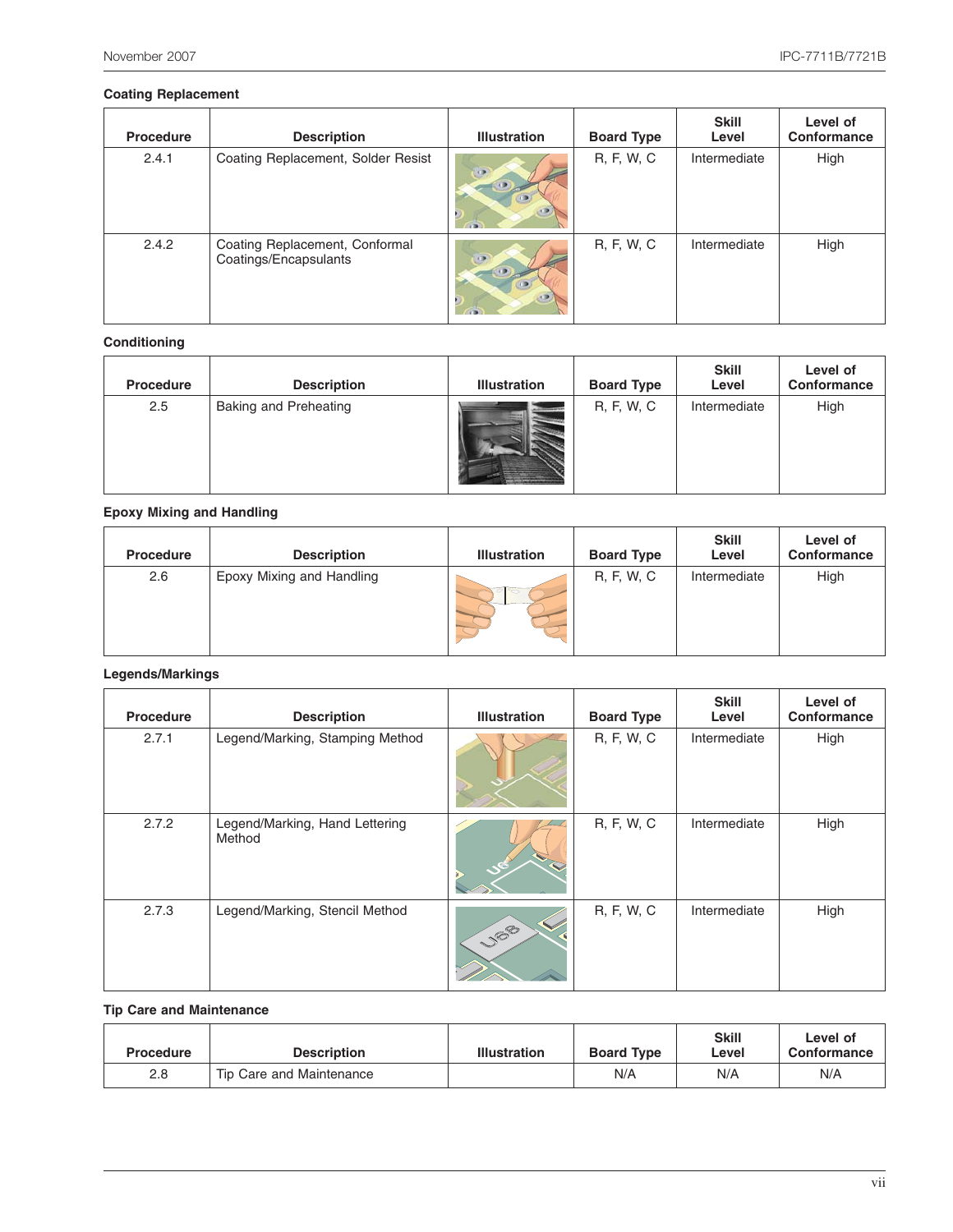## **Table of Contents PART 2 Rework**

#### **3 Removal**

#### **3.1 Through-Hole Desoldering**

| Procedure | Round Lead<br><b>Description</b>          | <b>Board Type</b> | <b>Skill</b><br>Level | Level of<br>Conformance |
|-----------|-------------------------------------------|-------------------|-----------------------|-------------------------|
| 3.1.1     | Continuous Vacuum Method                  | R, F, W           | Intermediate          | High                    |
| 3.1.2     | Continuous Vacuum Method - Partial Clinch | R, F, W           | Intermediate          | High                    |
| 3.1.3     | Continuous Vacuum Method - Full Clinch    | R, F, W           | Intermediate          | High                    |
| 3.1.4     | Full Clinch Straightening Method          | R, F, W           | Intermediate          | High                    |
| 3.1.5     | <b>Full Clinch Wicking Method</b>         | R, F, W           | Advanced              | High                    |

#### **3.2 PGA and Connector Removal**

| <b>Procedure</b> | <b>Description</b>     | <b>Board Type</b> | <b>Skill</b><br>Level | Level of<br>Conformance |
|------------------|------------------------|-------------------|-----------------------|-------------------------|
| 3.2.1            | Solder Fountain Method | R, F, W, C        | Expert                | Medium                  |

#### **3.3 Chip Component Removal**

| <b>Procedure</b> | <b>Description</b>                  | <b>Board Type</b> | <b>Skill</b><br>Level | Level of<br>Conformance |
|------------------|-------------------------------------|-------------------|-----------------------|-------------------------|
| 3.3.1            | <b>Bifurcated tip</b>               | R, F, W, C        | Intermediate          | High                    |
| 3.3.2            | <b>Tweezer Method</b>               | R, F, W, C        | Intermediate          | High                    |
| 3.3.3            | Bottom Termination - Hot Air Method | R, F, W, C        | Intermediate          | High                    |

#### **3.4 Leadless Component Removal**

| <b>Procedure</b> | ADA .<br><b>Description</b>    | <b>Board Type</b> | <b>Skill</b><br>Level | Level of<br>Conformance |
|------------------|--------------------------------|-------------------|-----------------------|-------------------------|
| 3.4.1            | Solder Wrap Method             | R.F.W.C           | Advanced              | High                    |
| 3.4.2            | <b>Flux Application Method</b> | R.F.W.C           | Advanced              | High                    |
| 3.4.3            | Hot Gas (Air) Reflow Method    | R.F.W.C           | Advanced              | High                    |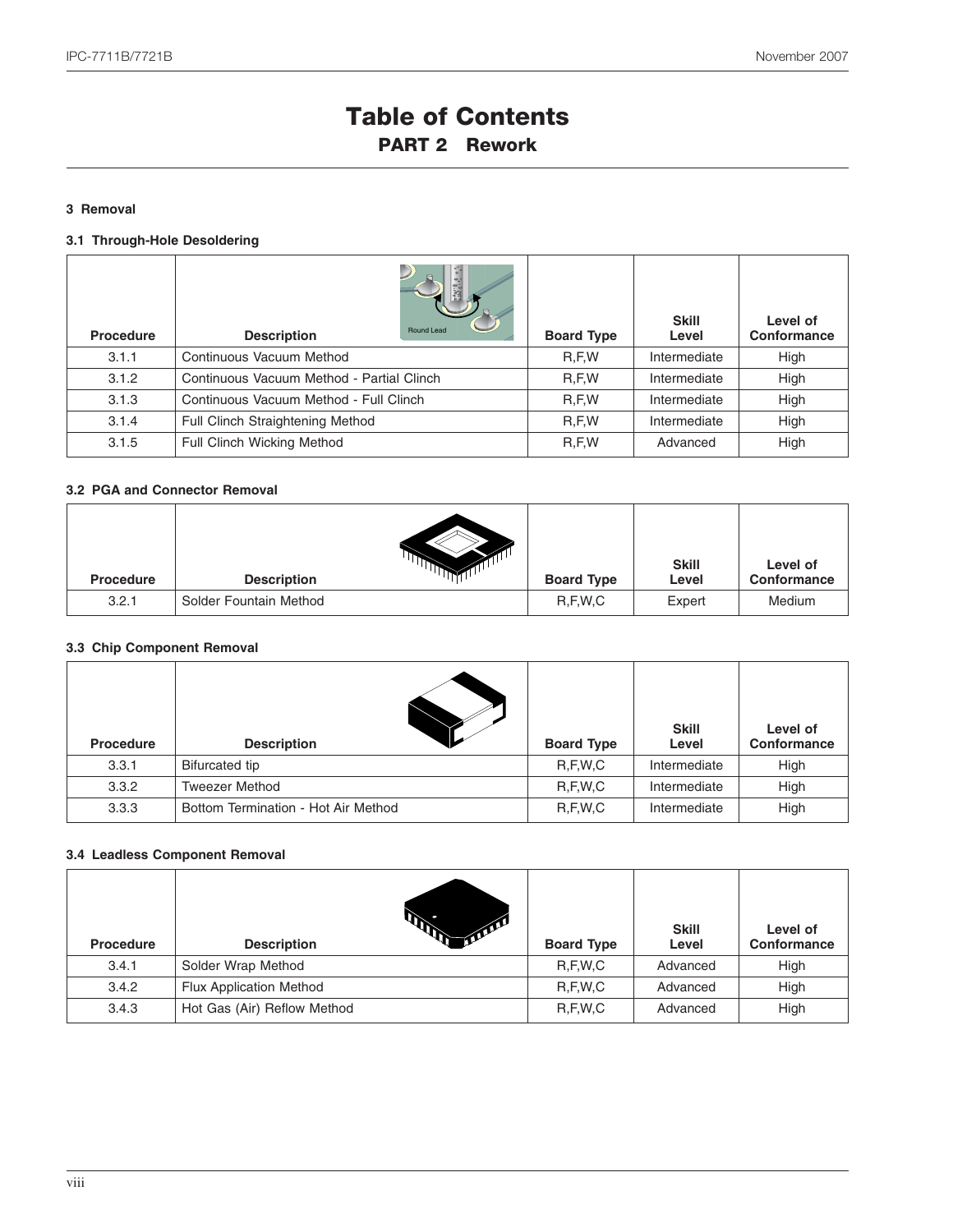#### **3.5 SOT Removal**

| <b>Procedure</b> | <b>Description</b>                | <b>Board Type</b> | <b>Skill</b><br>Level | Level of<br>Conformance |
|------------------|-----------------------------------|-------------------|-----------------------|-------------------------|
| 3.5.1            | <b>Flux Application Method</b>    | R, F, W, C        | Intermediate          | High                    |
| 3.5.2            | Flux Application Method - Tweezer | R, F, W, C        | Intermediate          | High                    |
| 3.5.3            | Hot Air Pencil                    | R, F, W, C        | Intermediate          | High                    |

#### **3.6 Gull Wing Removal (two sided)**

| Procedure | <b>SARCESS</b><br><b>Description</b> | <b>Board Type</b> | <b>Skill</b><br>Level | Level of<br>Conformance |
|-----------|--------------------------------------|-------------------|-----------------------|-------------------------|
| 3.6.1     | <b>Bridge Fill Method</b>            | R, F, W, C        | Intermediate          | High                    |
| 3.6.2     | Solder Wrap Method                   | R, F, W, C        | Intermediate          | High                    |
| 3.6.3     | <b>Flux Application Method</b>       | R, F, W, C        | Intermediate          | High                    |
| 3.6.4     | Bridge Fill Method - Tweezer         | R, F, W, C        | Advanced              | High                    |
| 3.6.5     | Solder Wrap Method - Tweezer         | R, F, W, C        | Advanced              | High                    |
| 3.6.6     | Flux Application Method - Tweezer    | R, F, W, C        | Advanced              | High                    |

#### **3.7 Gull Wing Removal (four sided)**

| <b>Procedure</b> | <b>SOUTHERN</b><br>- UMMAR<br><b>Description</b> | <b>Board Type</b> | <b>Skill</b><br>Level | Level of<br><b>Conformance</b> |
|------------------|--------------------------------------------------|-------------------|-----------------------|--------------------------------|
| 3.7.1            | Bridge Fill Method - Vacuum Cup                  | R, F, W, C        | Advanced              | High                           |
| 3.7.1.1          | Bridge Fill Method - Surface Tension             | R, F, W, C        | Intermediate          | High                           |
| 3.7.2            | Solder Wrap Method - Vacuum Cup                  | R, F, W, C        | Advanced              | High                           |
| 3.7.2.1          | Solder Wrap Method - Surface Tension             | R, F, W, C        | Intermediate          | High                           |
| 3.7.3            | Flux Application Method - Vacuum Cup             | R, F, W, C        | Advanced              | High                           |
| 3.7.3.1          | Flux Application Method - Surface Tension        | R, F, W, C        | Intermediate          | High                           |
| 3.7.4            | Bridge Fill Method - Tweezer                     | R, F, W, C        | Advanced              | High                           |
| 3.7.5            | Solder Wrap Method - Tweezer                     | R, F, W, C        | Advanced              | High                           |
| 3.7.6            | Flux Application Method - Tweezer                | R, F, W, C        | Advanced              | High                           |
| 3.7.7            | Hot Gas Reflow Method                            | R, F, W, C        | Advanced              | High                           |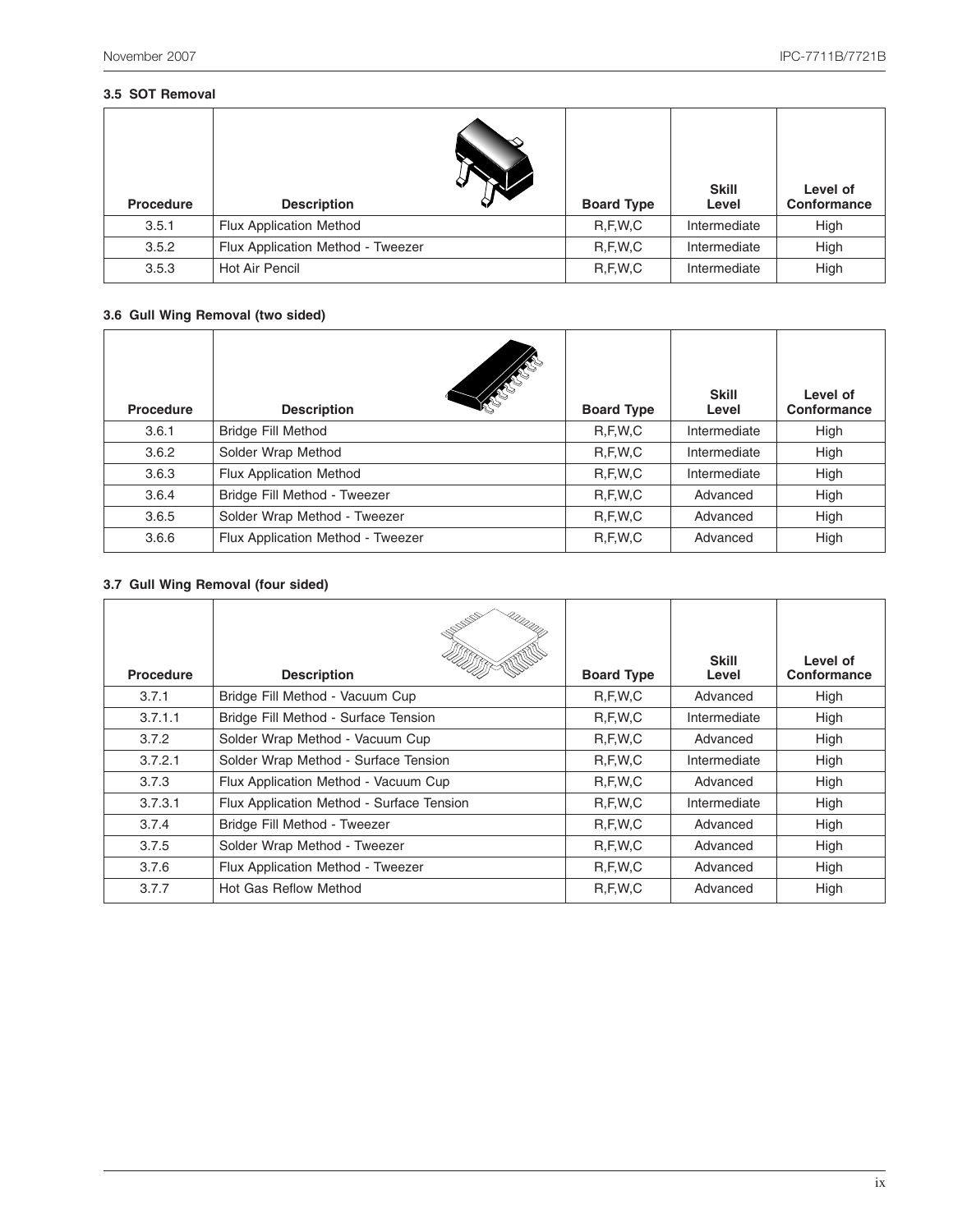#### **3.8 J-Lead Removal**

| <b>Procedure</b> | <b>Description</b>                   | <b>Board Type</b> | <b>Skill</b><br>Level | Level of<br>Conformance |
|------------------|--------------------------------------|-------------------|-----------------------|-------------------------|
| 3.8.1            | Bridge Fill Method - Tweezer         | R, F, W, C        | Advanced              | High                    |
| 3.8.1.1          | Bridge Fill Method - Surface Tension | R, F, W, C        | Advanced              | High                    |
| 3.8.2            | Solder Wrap Method - Tweezer         | R, F, W, C        | Advanced              | High                    |
| 3.8.2.1          | Solder Wrap Method - Surface Tension | R, F, W, C        | Advanced              | High                    |
| 3.8.3            | Flux Application Method - Tweezer    | R, F, W, C        | Advanced              | High                    |
| 3.8.4            | Flux & Tin Tip Only                  | R, F, W, C        | Advanced              | High                    |
| 3.8.5            | Hot Gas Reflow System                | R, F, W, C        | Advanced              | High                    |

#### **3.9 BGA/CSP Removal**

| <b>Procedure</b> | <b>Description</b>    | <b>Board Type</b> | <b>Skill</b><br>Level | Level of<br>Conformance |
|------------------|-----------------------|-------------------|-----------------------|-------------------------|
| 3.9.1            | Hot Gas Reflow System | R,F,W,C           | Advanced              | High                    |
| 3.9.2            | Vacuum Method         | R,F,W,C           | Advanced              | Medium                  |

#### **3.10 PLCC Socket Removal**

| <b>Procedure</b> | <b>Description</b>             | <b>Board Type</b> | <b>Skill</b><br>Level | Level of<br>Conformance |
|------------------|--------------------------------|-------------------|-----------------------|-------------------------|
| 3.10.1           | <b>Bridge Fill Method</b>      | R, F, W, C        | Advanced              | High                    |
| 3.10.2           | Solder Wrap Method             | R, F, W, C        | Advanced              | High                    |
| 3.10.3           | <b>Flux Application Method</b> | R, F, W, C        | Advanced              | High                    |
| 3.10.4           | Hot Air Pencil Method          | R, F, W, C        | Advanced              | Medium                  |

#### **4 Pad/Land Preparation**

| Procedure | <b>Description</b>                                    | <b>Board Type</b> | <b>Skill</b><br>Level | Level of<br>Conformance |
|-----------|-------------------------------------------------------|-------------------|-----------------------|-------------------------|
| 4.1.1     | Surface Mount Land Preparation - Individual Method    | R, F, W, C        | Intermediate          | High                    |
| 4.1.2     | Surface Mount Land Preparation - Continuous Method    | R, F, W, C        | Intermediate          | High                    |
| 4.1.3     | Surface Solder Removal - Braid Method                 | R, F, W, C        | Intermediate          | High                    |
| 4.2.1     | Pad Releveling - Using Blade Tip                      | R, F, W, C        | Intermediate          | High                    |
| 4.3.1     | SMT Land Tinning - Using Blade Tip                    | R, F, W, C        | Intermediate          | Medium                  |
| 4.4.1     | Cleaning SMT Lands - Using Blade Tip and Solder Braid | R, F, W, C        | Intermediate          | High                    |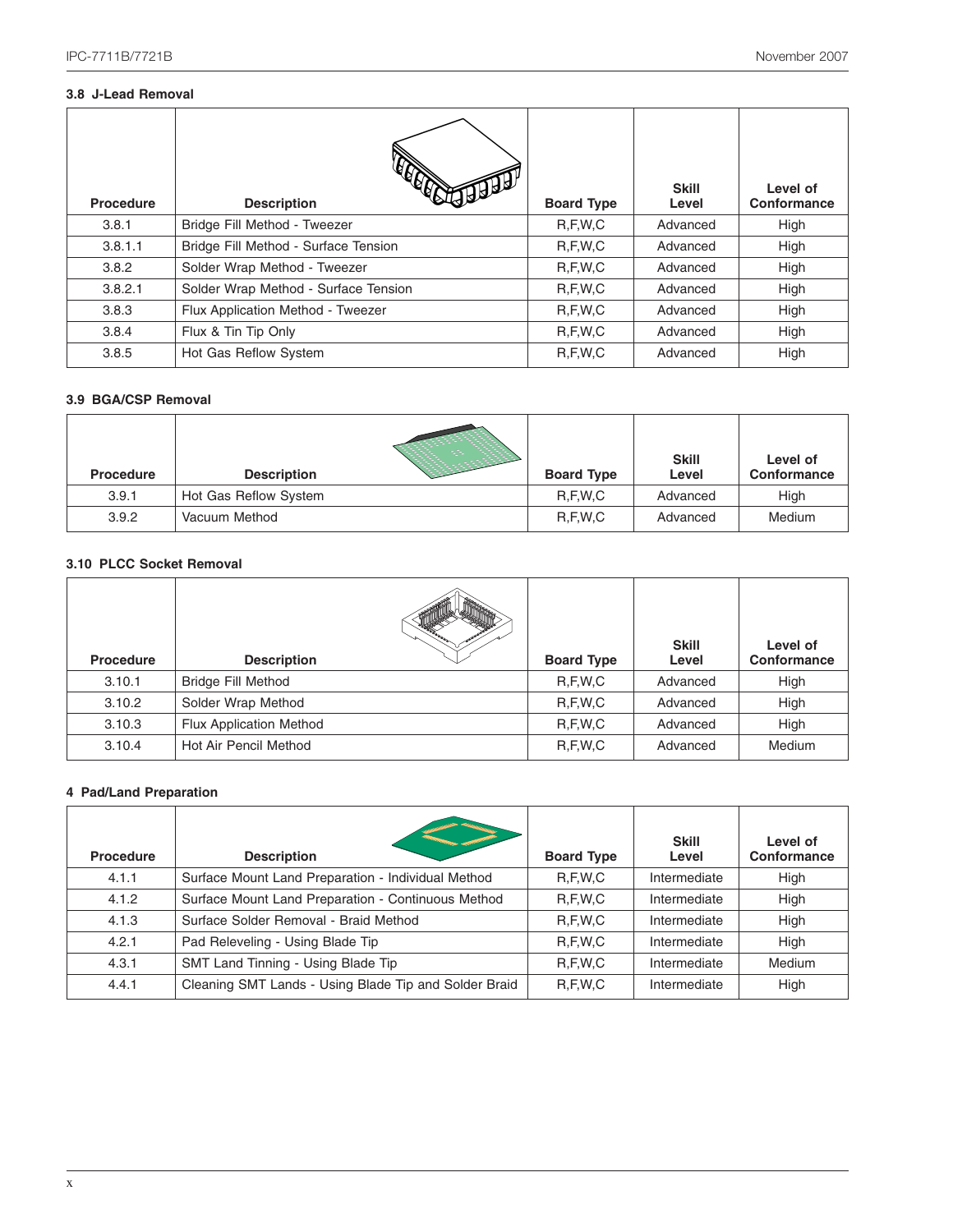#### **5 Installation**

#### **5.1 Through-Hole Installation**

| <b>Procedure</b> | <b>Description</b>                                                |  |
|------------------|-------------------------------------------------------------------|--|
|                  | Install following the requirements of J-STD-001 and<br>J-HDBK-001 |  |

#### **5.2 PGA and Connector Installation**

| <b>Procedure</b> | <b>Description</b>                        | <b>Board Type</b> | <b>Skill</b><br>Level | Level of<br>Conformance |
|------------------|-------------------------------------------|-------------------|-----------------------|-------------------------|
| 5.2.1            | Solder Fountain Method with PTH Prefilled | R, F, W, C        | Expert                | Medium                  |

#### **5.3 Chip Installation**

| Procedure | <b>Description</b>                 | <b>Board Type</b> | <b>Skill</b><br>Level | Level of<br>Conformance |
|-----------|------------------------------------|-------------------|-----------------------|-------------------------|
| 5.3.1     | Solder Paste Method/Hot Air Pencil | R,F,W,C           | Intermediate          | High                    |
| 5.3.2     | Point-to-Point Method              | R, F, W, C        | Intermediate          | High                    |

#### **5.4 Leadless Component Installation**

| <b>Procedure</b> | <b>Description</b>          | <b>Board Type</b> | <b>Skill</b><br>Level | Level of<br>Conformance |
|------------------|-----------------------------|-------------------|-----------------------|-------------------------|
| 5.4.1            | Hot Gas (Air) Reflow Method | R, F, W, C        | Advanced              | High                    |

#### **5.5 Gull Wing Installation**

| <b>Procedure</b> | <b>SOUTH</b><br>ammm <sub>o</sub><br><b>Description</b> | <b>Board Type</b> | <b>Skill</b><br>Level | Level of<br>Conformance |
|------------------|---------------------------------------------------------|-------------------|-----------------------|-------------------------|
| 5.5.1            | Multi-Lead Method - Top of Lead                         | R, F, W, C        | Advanced              | High                    |
| 5.5.2            | Multi-Lead Method - Toe Tip                             | R, F, W, C        | Advanced              | High                    |
| 5.5.3            | Point-to-Point Method                                   | R, F, W, C        | Intermediate          | High                    |
| 5.5.4            | Solder Paste Method/Hot Air Pencil                      | R, F, W, C        | Advanced              | High                    |
| 5.5.5            | Hook Tip w/Wire Layover                                 | R, F, W, C        | Intermediate          | High                    |
| 5.5.6            | Blade Tip with Wire                                     | R, F, W, C        | Advanced              | Medium                  |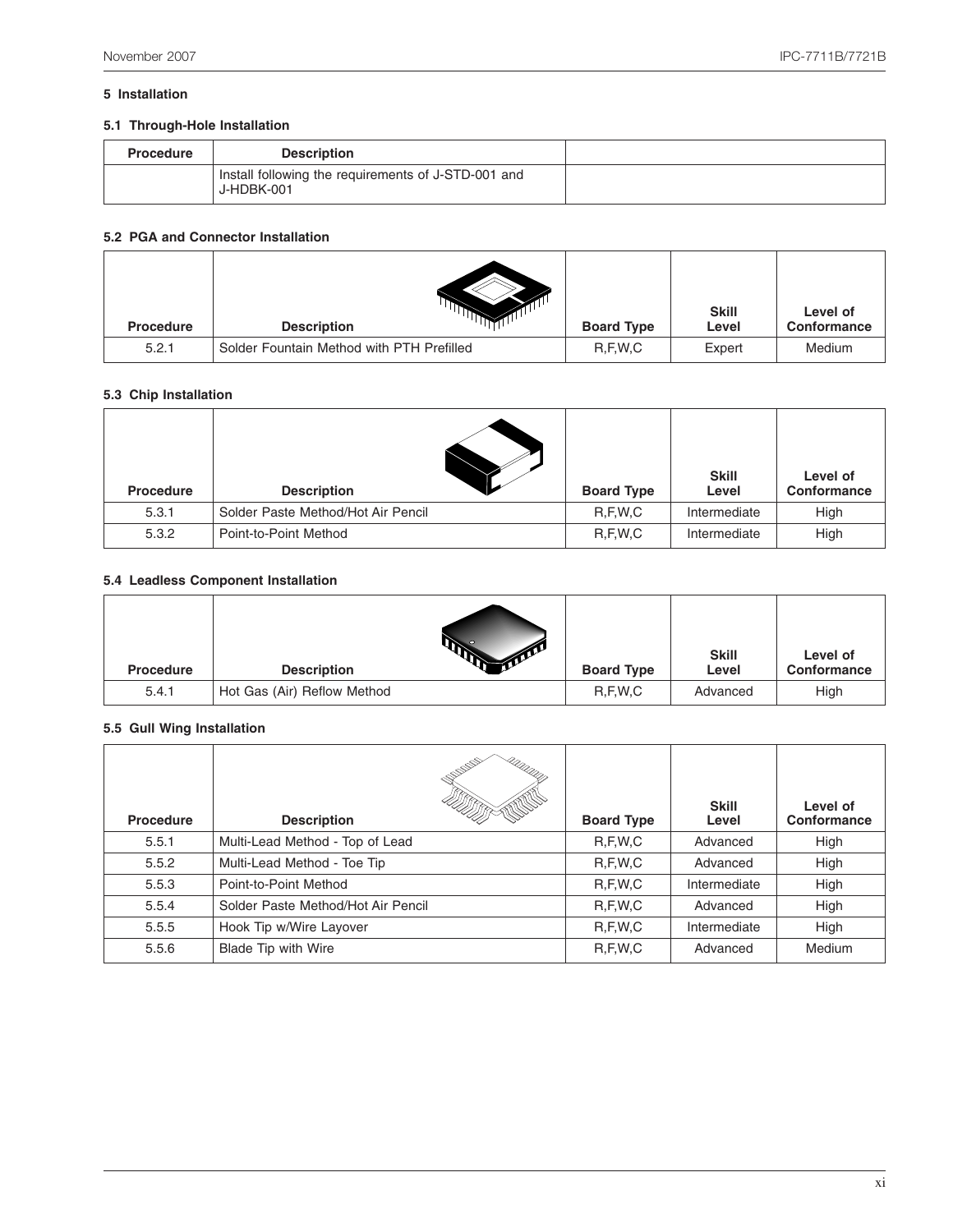#### **5.6 J-Lead Installation**

| <b>Procedure</b> | ΡΩ<br><b>Description</b>           | <b>Board Type</b> | <b>Skill</b><br>Level | Level of<br>Conformance |
|------------------|------------------------------------|-------------------|-----------------------|-------------------------|
| 5.6.1            | Solder Wire Method                 | R, F, W, C        | Advanced              | High                    |
| 5.6.2            | Point-to-Point Method              | R, F, W, C        | Intermediate          | High                    |
| 5.6.3            | Solder Paste Method/Hot Air Pencil | R, F, W, C        | Advanced              | High                    |
| 5.6.4            | <b>Multi-Lead Method</b>           | R, F, W, C        | Intermediate          | High                    |

#### **5.7 BGA/CSP Installation**

| Procedure | <b>Description</b>                                 | <b>Board Type</b> | <b>Skill Level</b> | Level of<br>Conformance |
|-----------|----------------------------------------------------|-------------------|--------------------|-------------------------|
| 5.7.1     | Using Solder Wire to Prefill Lands                 | R.F.W.C           | Advanced           | High                    |
| 5.7.2     | Using Solder Paste to Prefill Lands                | R, F, W, C        | Advanced           | High                    |
| 5.7.3     | BGA Reballing Procedure - Fixture Method           | R,C               | Advanced           | High                    |
| 5.7.4     | BGA Reballing Procedure - Paper Carrier Method     | R,C               | Advanced           | High                    |
| 5.7.5     | BGA Reballing Procedure - Polyimide Stencil Method | R,C               | Advanced           | High                    |

#### **6 Removing Shorts**

| Procedure | <b>Description</b>          | <b>Board Type</b> | <b>Skill Level</b> | Level of<br>Conformance |
|-----------|-----------------------------|-------------------|--------------------|-------------------------|
| 6.1.1     | J-Leads - Draw Off Method   | R, F, W, C        | Intermediate       | High                    |
| 6.1.2     | J-Leads - Respread Method   | R, F, W, C        | Intermediate       | High                    |
| 6.1.2.1   | J-Leads - Braid Method      | R, F, W, C        | Intermediate       | High                    |
| 6.1.3     | Gull-Wing - Draw Off Method | R, F, W, C        | Intermediate       | High                    |
| 6.1.4     | Gull-Wing - Respread Method | R, F, W, C        | Intermediate       | High                    |
| 6.1.4.1   | Gull-Wing - Braid Method    | R, F, W, C        | Intermediate       | High                    |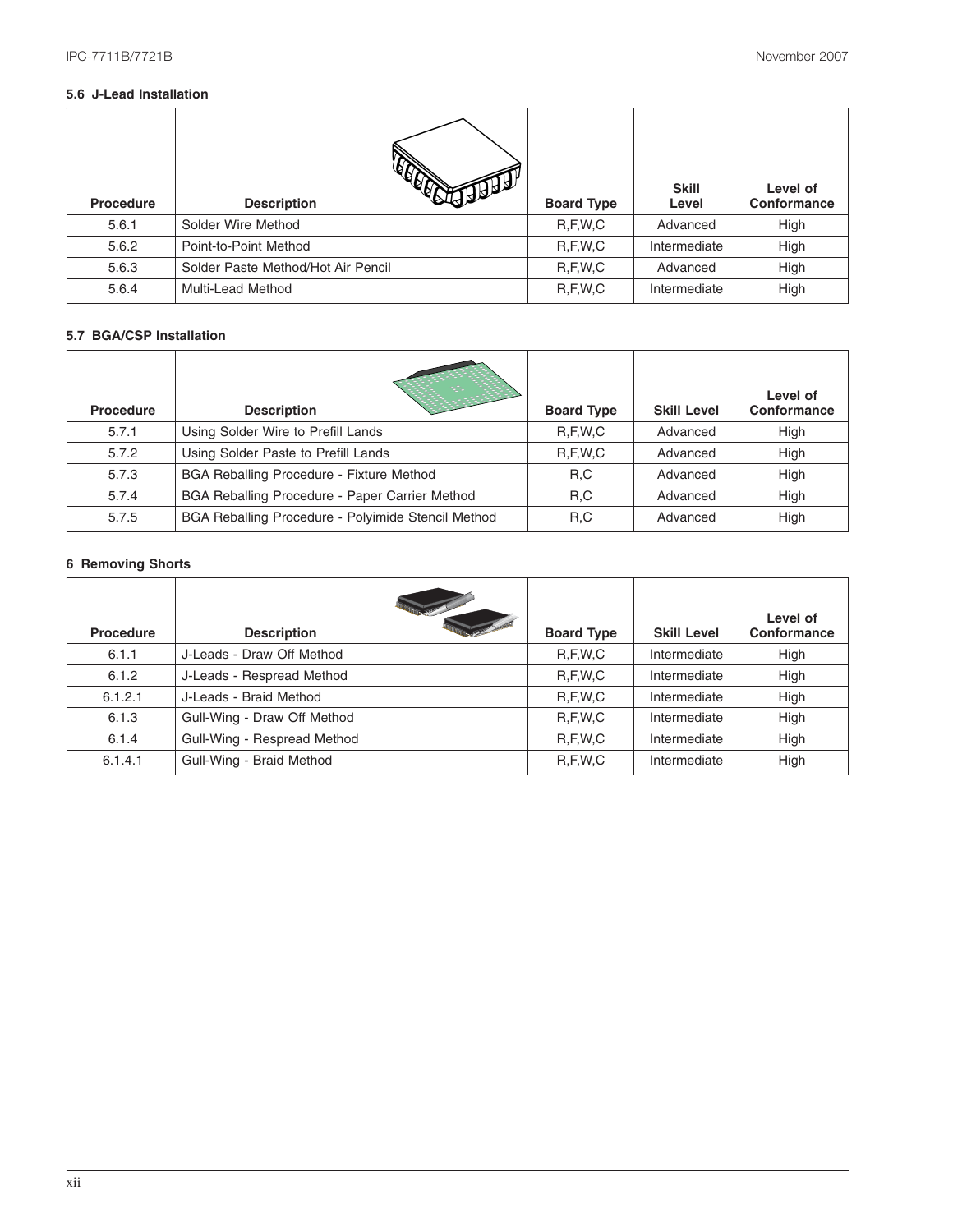# **Table of Contents**

## **PART 3 Modification and Repair**

**Blisters and Delamination**

| <b>Procedure</b> | <b>Description</b>                               | <b>Illustration</b> | <b>Board Type</b> | <b>Skill</b><br>Level | Level of<br>Conformance |
|------------------|--------------------------------------------------|---------------------|-------------------|-----------------------|-------------------------|
| 3.1              | Delamination/Blister Repair, Injection<br>Method |                     | R                 | Advanced              | High                    |

#### **Bow & Twist**

| <b>Procedure</b> | <b>Description</b>   | <b>Illustration</b> | <b>Board Type</b> | <b>Skill</b><br>Level | Level of<br>Conformance |
|------------------|----------------------|---------------------|-------------------|-----------------------|-------------------------|
| 3.2              | Bow and Twist Repair |                     | R, W              | Advanced              | Medium                  |

#### **Hole Repair**

| <b>Procedure</b> | <b>Description</b>             | <b>Illustration</b> | <b>Board Type</b> | <b>Skill</b><br>Level | Level of<br>Conformance |
|------------------|--------------------------------|---------------------|-------------------|-----------------------|-------------------------|
| 3.3.1            | Hole Repair, Epoxy Method      |                     | R, W              | Advanced              | High                    |
| 3.3.2            | Hole Repair, Transplant Method |                     | R.W               | Expert                | High                    |

#### **Key and Slot Repair**

| Procedure | <b>Description</b>                        | <b>Illustration</b> | <b>Board Type</b> | <b>Skill</b><br>Level | Level of<br>Conformance |
|-----------|-------------------------------------------|---------------------|-------------------|-----------------------|-------------------------|
| 3.4.1     | Key and Slot Repair, Epoxy Method         |                     | R, W              | Advanced              | High                    |
| 3.4.2     | Key and Slot Repair, Transplant<br>Method |                     | R, W              | Expert                | High                    |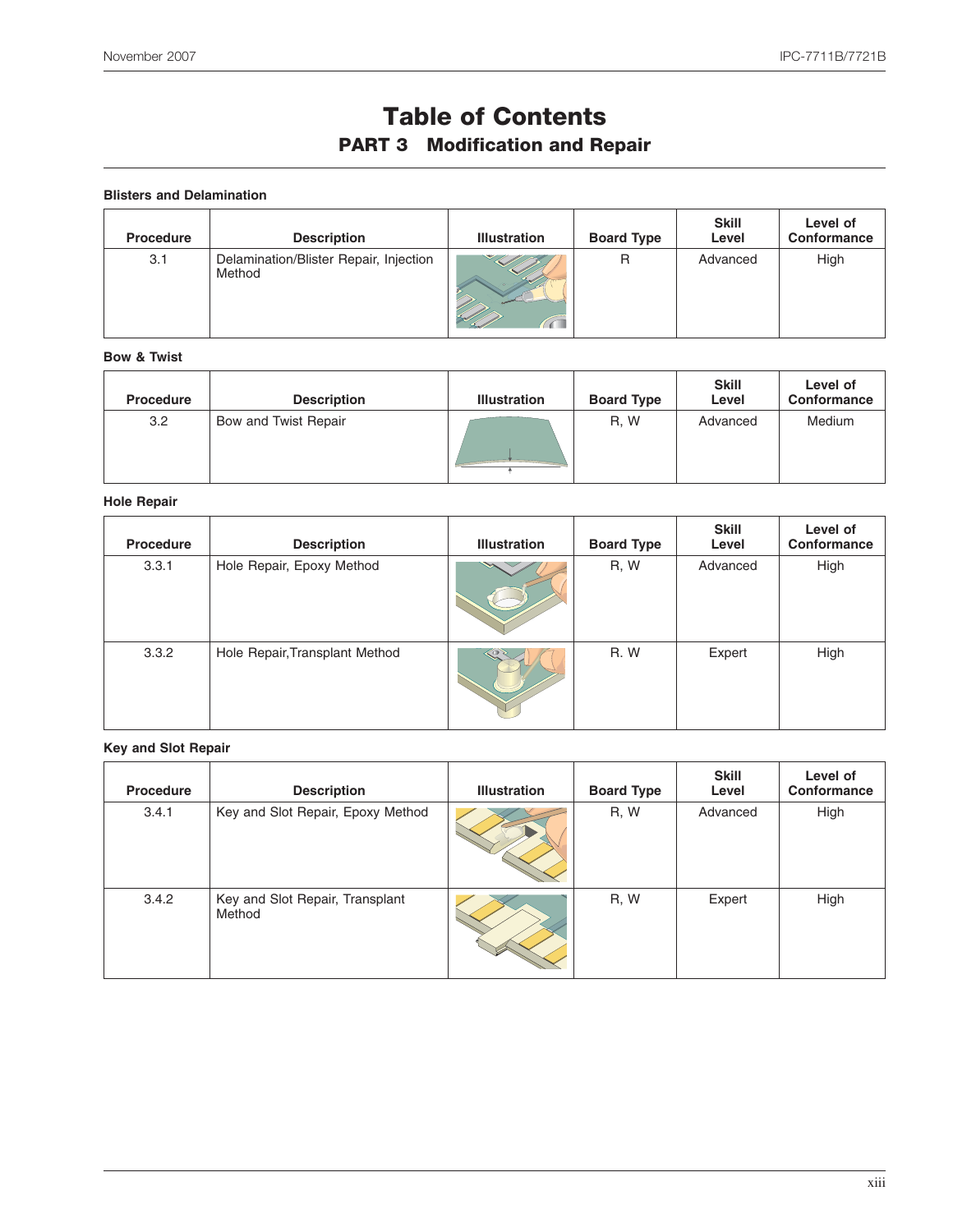#### **Base Material Repair**

| <b>Procedure</b> | <b>Description</b>                                     | <b>Illustration</b> | <b>Board Type</b> | <b>Skill</b><br>Level | Level of<br>Conformance |
|------------------|--------------------------------------------------------|---------------------|-------------------|-----------------------|-------------------------|
| 3.5.1            | Base Material Repair, Epoxy Method                     |                     | R, W              | Advanced              | High                    |
| 3.5.2            | Base Material Repair, Area Transplant<br>Method        | V                   | R, W              | Expert                | High                    |
| 3.5.3            | Base Material Repair, Edge<br><b>Transplant Method</b> | (O)                 | R, W              | Expert                | High                    |

#### **Lifted Conductors**

| <b>Procedure</b> | <b>Description</b>                               | <b>Illustration</b> | <b>Board Type</b> | <b>Skill</b><br>Level | Level of<br>Conformance |
|------------------|--------------------------------------------------|---------------------|-------------------|-----------------------|-------------------------|
| 4.1.1            | Lifted Conductor Repair, Epoxy Seal<br>Method    |                     | R, F              | Intermediate          | Medium                  |
| 4.1.2            | Lifted Conductor Repair, Film<br>Adhesive Method |                     | R, F              | Intermediate          | High                    |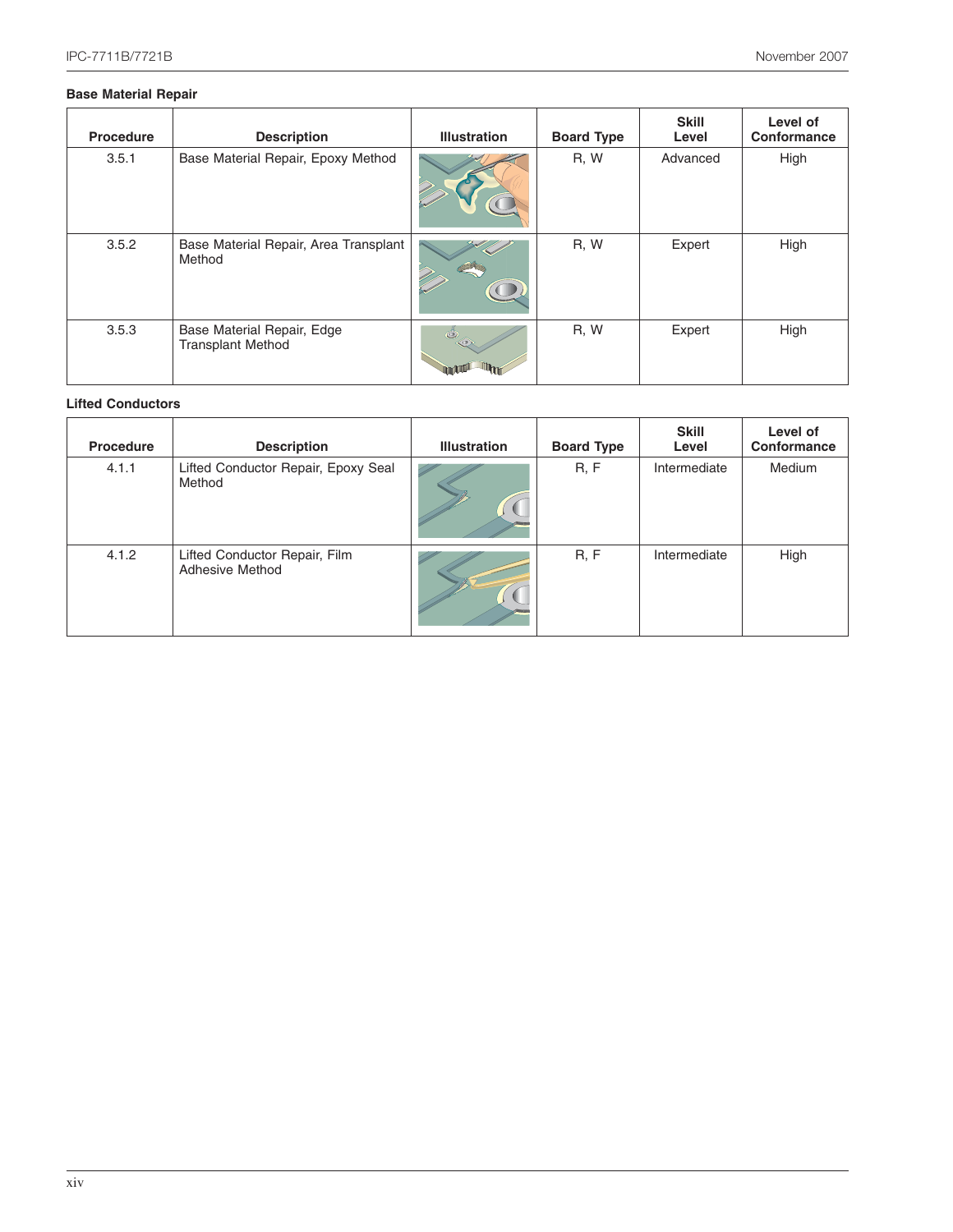#### **Conductor Repair**

| Procedure | <b>Description</b>                                      | <b>Illustration</b> | <b>Board Type</b> | <b>Skill</b><br>Level | Level of<br>Conformance |
|-----------|---------------------------------------------------------|---------------------|-------------------|-----------------------|-------------------------|
| 4.2.1     | Conductor Repair, Foil Jumper, Epoxy<br>Method          | $\circledcirc$      | <b>R, F, C</b>    | Advanced              | Medium                  |
| 4.2.2     | Conductor Repair, Foil Jumper, Film<br>Adhesive Method  |                     | R, F, C           | Advanced              | High                    |
| 4.2.3     | Conductor Repair, Welding Method                        |                     | <b>R, F, C</b>    | Advanced              | High                    |
| 4.2.4     | Conductor Repair, Surface Wire<br>Method                | $\circ$             | <b>R, F, C</b>    | Intermediate          | Medium                  |
| 4.2.5     | Conductor Repair, Through Board<br><b>Wire Method</b>   | $\bullet$           | $\mathsf{R}$      | Advanced              | Medium                  |
| 4.2.6     | Conductor Repair/Modification,<br>Conductive Ink Method |                     | R, F, C           | Expert                | Medium                  |
| 4.2.7     | Conductor Repair, Inner Layer<br>Method                 |                     | R, F              | Expert                | High                    |

#### **Conductor Cut**

| <b>Procedure</b> | <b>Description</b>                                                        | <b>Illustration</b> | <b>Board Type</b> | <b>Skill</b><br>Level | Level of<br>Conformance |
|------------------|---------------------------------------------------------------------------|---------------------|-------------------|-----------------------|-------------------------|
| 4.3.1            | Conductor Cut, Surface Conductors                                         |                     | R, F              | Advanced              | High                    |
| 4.3.2            | Conductor Cut, Inner Layer<br>Conductors                                  |                     | R, F              | Advanced              | High                    |
| 4.3.3            | Deleting Inner Layer Connection at a<br>Plated Hole, Drill Through Method |                     | R, F              | Advanced              | High                    |
| 4.3.4            | Deleting Inner Layer Connection at a<br>Plated Hole, Spoke Cut Method     |                     | R, F              | Advanced              | High                    |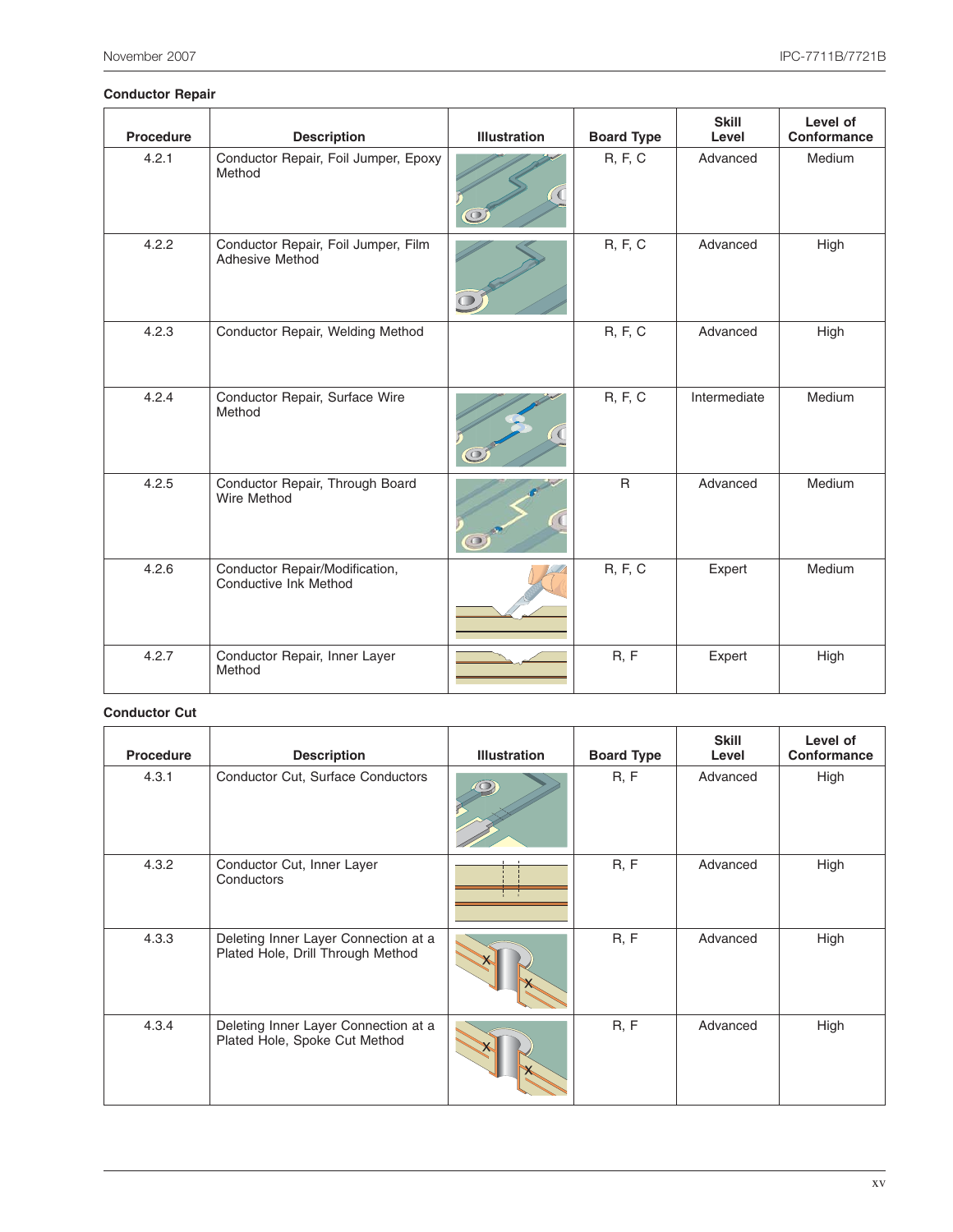#### **Lifted Land Repair**

| <b>Procedure</b> | <b>Description</b>                          | <b>Illustration</b>    | <b>Board Type</b> | <b>Skill</b><br>Level | Level of<br>Conformance |
|------------------|---------------------------------------------|------------------------|-------------------|-----------------------|-------------------------|
| 4.4.1            | Lifted Land Repair, Epoxy Method            | $\boxed{\text{O}}$     | R, F              | Advanced              | Medium                  |
| 4.4.2            | Lifted Land Repair, Film Adhesive<br>Method | $\widehat{\mathbb{C}}$ | R, F              | Advanced              | Medium                  |

#### **Land Repair**

| Procedure | <b>Description</b>                | <b>Illustration</b>       | <b>Board Type</b> | <b>Skill</b><br>Level | Level of<br>Conformance |
|-----------|-----------------------------------|---------------------------|-------------------|-----------------------|-------------------------|
| 4.5.1     | Land Repair, Epoxy Method         | $\widetilde{\mathbb{Q}}$  | R, F              | Advanced              | Medium                  |
| 4.5.2     | Land Repair, Film Adhesive Method | $\widetilde{\mathcal{Q}}$ | R, F              | Advanced              | High                    |

#### **Edge Contact Repair**

| Procedure | <b>Description</b>                           | <b>Illustration</b> | <b>Board Type</b> | <b>Skill</b><br>Level | Level of<br>Conformance |
|-----------|----------------------------------------------|---------------------|-------------------|-----------------------|-------------------------|
| 4.6.1     | Edge Contact Repair, Epoxy Method            |                     | R, F, W, C        | Advanced              | Medium                  |
| 4.6.2     | Edge Contact Repair, Film Adhesive<br>Method |                     | R, F, W, C        | Advanced              | High                    |
| 4.6.3     | Edge Contact Repair, Plating Method          |                     | R, F, W, C        | Advanced              | High                    |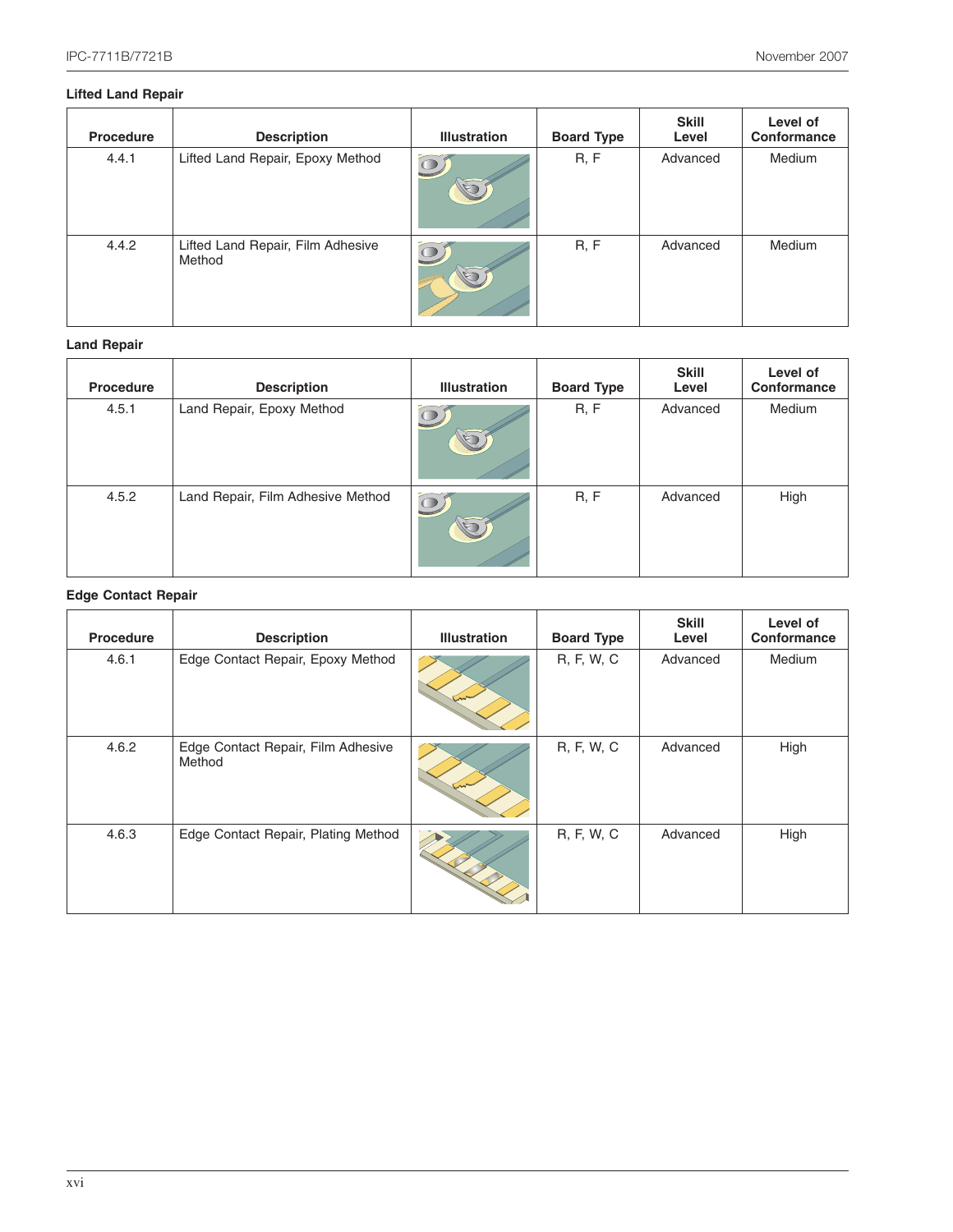#### **Surface Mount Pad Repair**

| Procedure | <b>Description</b>                                     | <b>Illustration</b> | <b>Board Type</b> | <b>Skill</b><br>Level | Level of<br>Conformance |
|-----------|--------------------------------------------------------|---------------------|-------------------|-----------------------|-------------------------|
| 4.7.1     | Surface Mount Pad Repair, Epoxy<br>Method              |                     | <b>R, F, C</b>    | Advanced              | Medium                  |
| 4.7.2     | Surface Mount Pad Repair, Film<br>Adhesive Method      |                     | <b>R, F, C</b>    | Advanced              | High                    |
| 4.7.3     | Surface Mount, BGA Pad Repair,<br>Film Adhesive Method |                     | <b>R, F, C</b>    | Advanced              | High                    |

#### **Plated Hole Repair**

| <b>Procedure</b> | <b>Description</b>                                                               | <b>Illustration</b> | <b>Board Type</b> | <b>Skill</b><br>Level | Level of<br>Conformance |
|------------------|----------------------------------------------------------------------------------|---------------------|-------------------|-----------------------|-------------------------|
| 5.1              | Plated Hole Repair, No Inner Layer<br>Connection                                 |                     | <b>R, F, W</b>    | Intermediate          | High                    |
| 5.2              | Plated Hole Repair, Double Wall<br>Method                                        |                     | <b>R, F, W</b>    | Advanced              | Medium                  |
| 5.3              | Plated Hole Repair, Inner Layer<br>Connection                                    |                     | $\mathsf{R}$      | Expert                | <b>Medium</b>           |
| 5.4              | Plated Hole Repair, No Inner Layer<br>Connection, Clinched Jumper Wire<br>Method |                     | R, F, W           | Intermediate          | <b>Medium</b>           |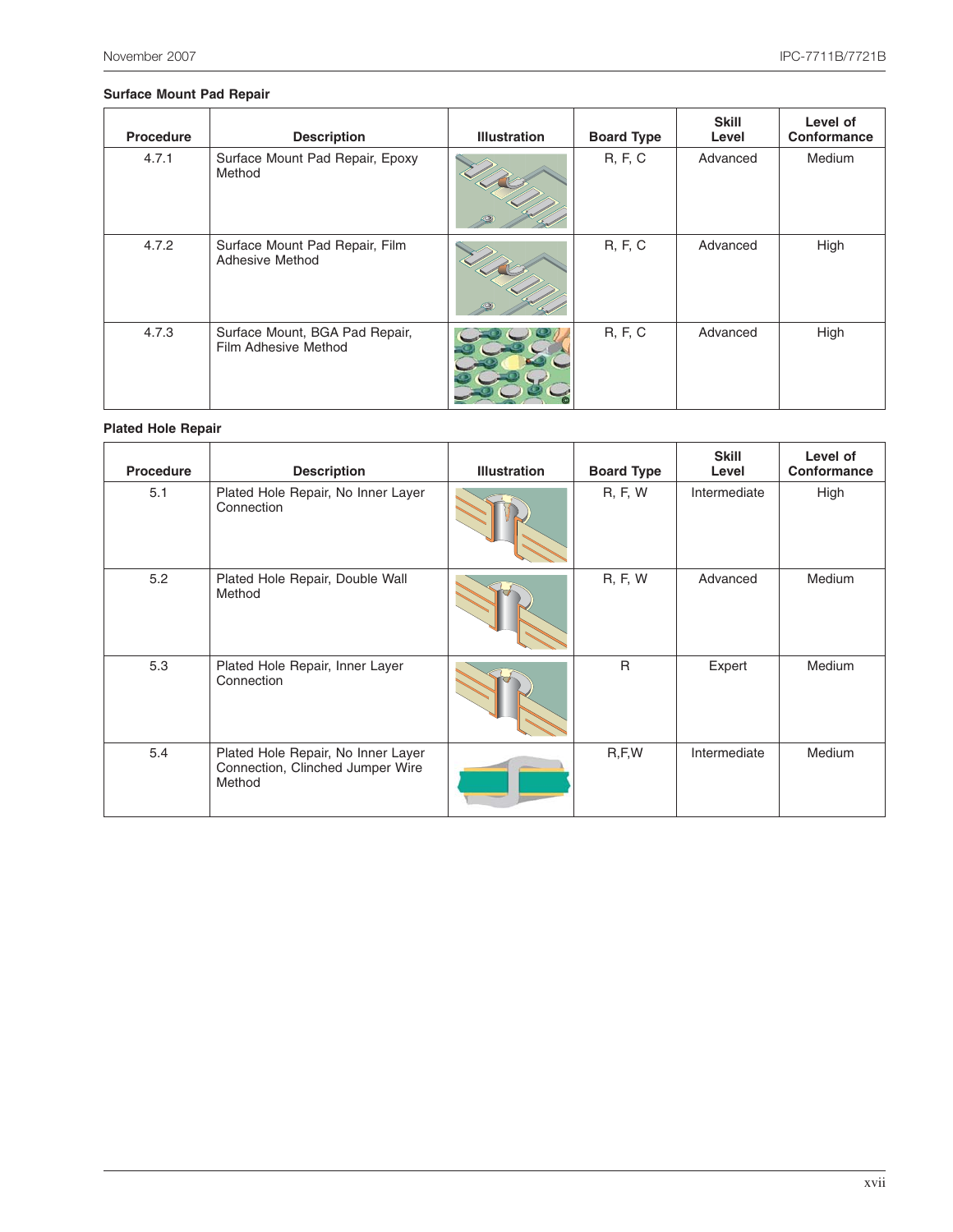#### **Jumpers**

| <b>Procedure</b> | <b>Description</b>                                    | <b>Illustration</b> | <b>Board Type</b> | <b>Skill</b><br>Level | Level of<br>Conformance |
|------------------|-------------------------------------------------------|---------------------|-------------------|-----------------------|-------------------------|
| 6.1              | Jumper Wires                                          |                     | R, F, W, C        | Intermediate          | N/A                     |
| 6.2.1            | Jumper Wires, BGA Components, Foil<br>Jumper Method   |                     | R, F              | Expert                | <b>Medium</b>           |
| 6.2.2            | Jumper Wires, BGA Components,<br>Through Board Method |                     | R, F              | Expert                | High                    |

#### **Component Additions**

| <b>Procedure</b> | <b>Description</b>                       | <b>Illustration</b> | <b>Board Type</b> | <b>Skill</b><br>Level | Level of<br>Conformance |
|------------------|------------------------------------------|---------------------|-------------------|-----------------------|-------------------------|
| 6.3              | Component Modifications and<br>Additions |                     | R, F, W, C        | Advanced              | N/A                     |

#### **Flexible Conductor Repair**

| <b>Procedure</b> | <b>Description</b>               | <b>Illustration</b>                   | <b>Board Type</b> | <b>Skill</b><br>Level | Level of<br>Conformance |
|------------------|----------------------------------|---------------------------------------|-------------------|-----------------------|-------------------------|
| 7.1.1            | <b>Flexible Conductor Repair</b> | REFAIRED AREA SAME<br><b>MATERIAL</b> |                   | Expert                | Medium                  |

#### **8 Wires**

#### **8.1 Splicing**

| <b>Procedure</b> | <b>Description</b> | <b>Board Type</b> | <b>Skill Level</b> | Level of<br>Conformance |
|------------------|--------------------|-------------------|--------------------|-------------------------|
| 8.1.1            | Mesh Splice        | N/A               | Intermediate       | Low                     |
| 8.1.2            | <b>Wrap Splice</b> | N/A               | Intermediate       | Low                     |
| 8.1.3            | Hook Splice        | N/A               | Intermediate       | Low                     |
| 8.1.4            | Lap Splice         | N/A               | Intermediate       | Low                     |